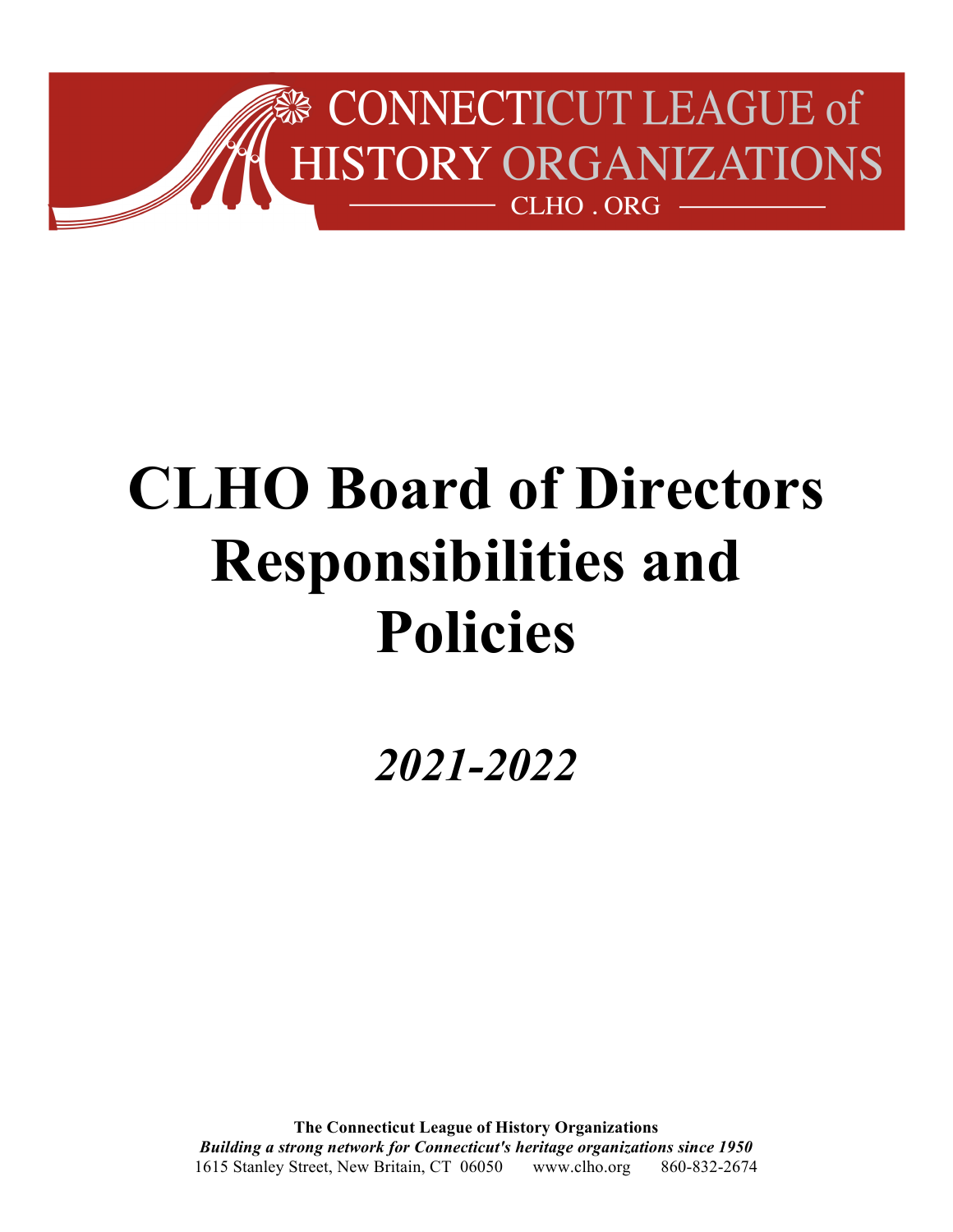# **Individual Board Member Responsibilities**

#### **GENERAL EXPECTATIONS**

- 1. Know the organization's mission, purposes, goals, policies, programs, services, strengths and needs
- 2. Provide the Governance Committee with names of potential board and committee members
- 3. Undertake special assignments willingly when asked
- 4. Do not base decisions on unsubstantiated information
- 5. Keep abreast of trends in the field
- 6. Bring a sense of humor to board and committee meetings
- 7. Serve as an advocate for CLHO; greet and attend to needs of program speakers and participants
- 8. Serve on at least one committee and/or task group
- 9. Be responsive to your fellow board members and reply to emails and phone calls promptly
- 10. Complete designated tasks in timely manner

## **FINANCIAL RESPONSIBILITIES**

- 1. Demonstrate support of the organization by maintaining at least an individual CLHO Membership
- 2. Attend CLHO programs and pay registration fees for Annual Conference, and other feebased programs; follow Program Payment Policy *(revised policy forthcoming)*.
- 3. Make a monetary donation to the Annual Appeal or other CLHO fundraiser; the CLHO standard is 100% Board participation
- 4. Assist the organization and staff by participating in fund raising strategies and activities
- 5. Be alert and proactive to funding opportunities

## **FIDUCIARY RESPONSIBILTY**

- 1. Faithfully read and understand the organization's financial statements and otherwise help the Board fulfill its fiduciary responsibility
- 2. Exercise prudence in the control and transfer of funds (if applicable to your role)

## **MEETINGS**

- 1. Prepare for and participate in Board, Executive Committee (if applicable to your role), and TAG or committee meetings
- 2. Ask timely and substantive questions
- 3. Support the majority decision
- 4. Maintain confidentiality of the Board's executive decisions; adhere to Confidentiality **Policy**
- 5. Suggest agenda items for board and committee meetings to ensure that significant issues are addressed

## **RELATIONSHIPS WITH STAFF**

- 1. Counsel the Executive Director as appropriate and offer support
- 2. Avoid making last-minute requests and asking for special favors of the staff
- 3. Reply to emails and phone calls from staff promptly and complete requested tasks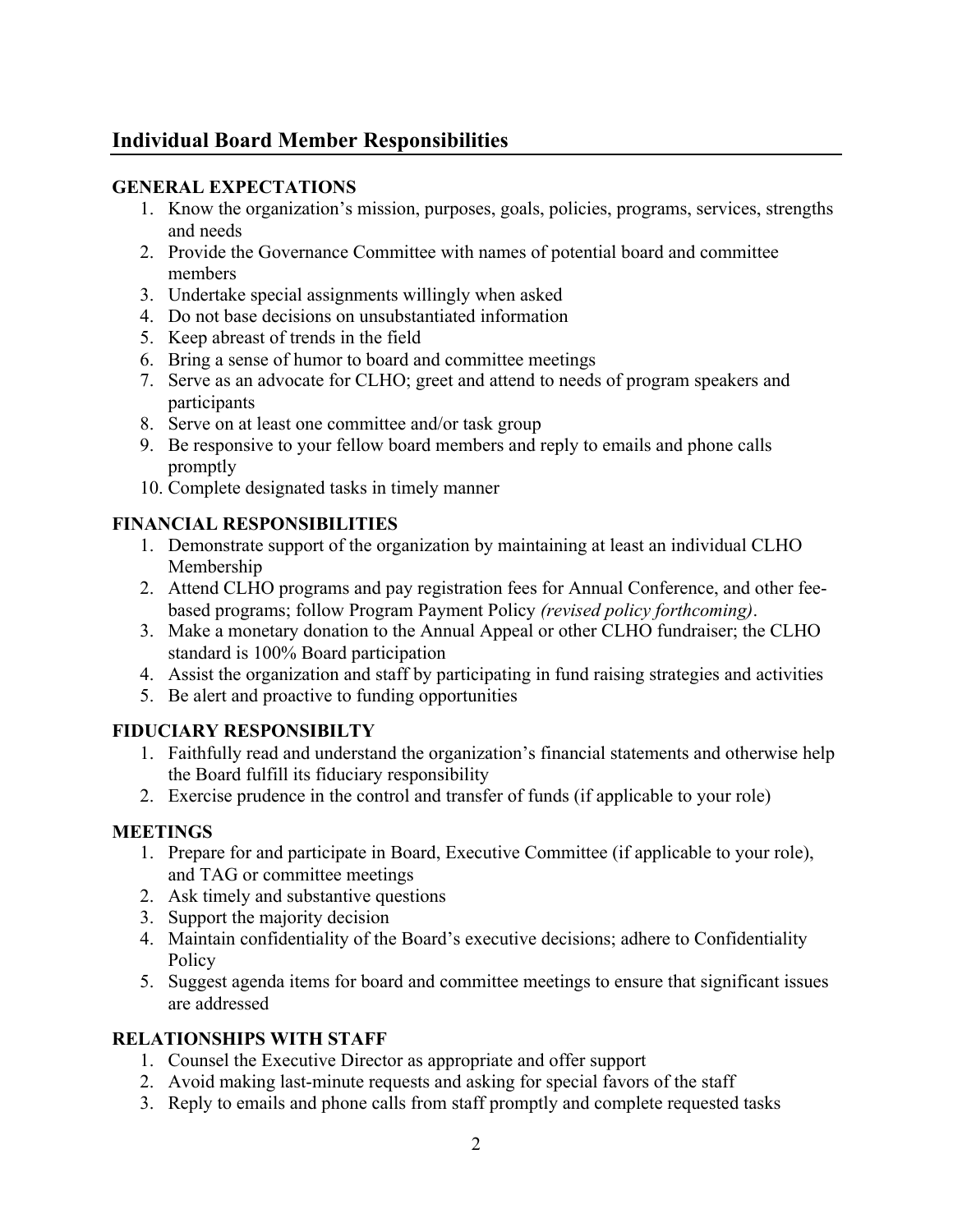## **AVOIDING CONFLICT**

- 1. Serve the organization as whole, rather than special interest groups
- 2. Abide by CLHO's Conflict of Interest Policy
- 3. Maintain independence and objectivity and do what fairness, ethics and personal integrity dictate
- 4. Never accept or offer favors or gifts from or to anyone who does business with the organization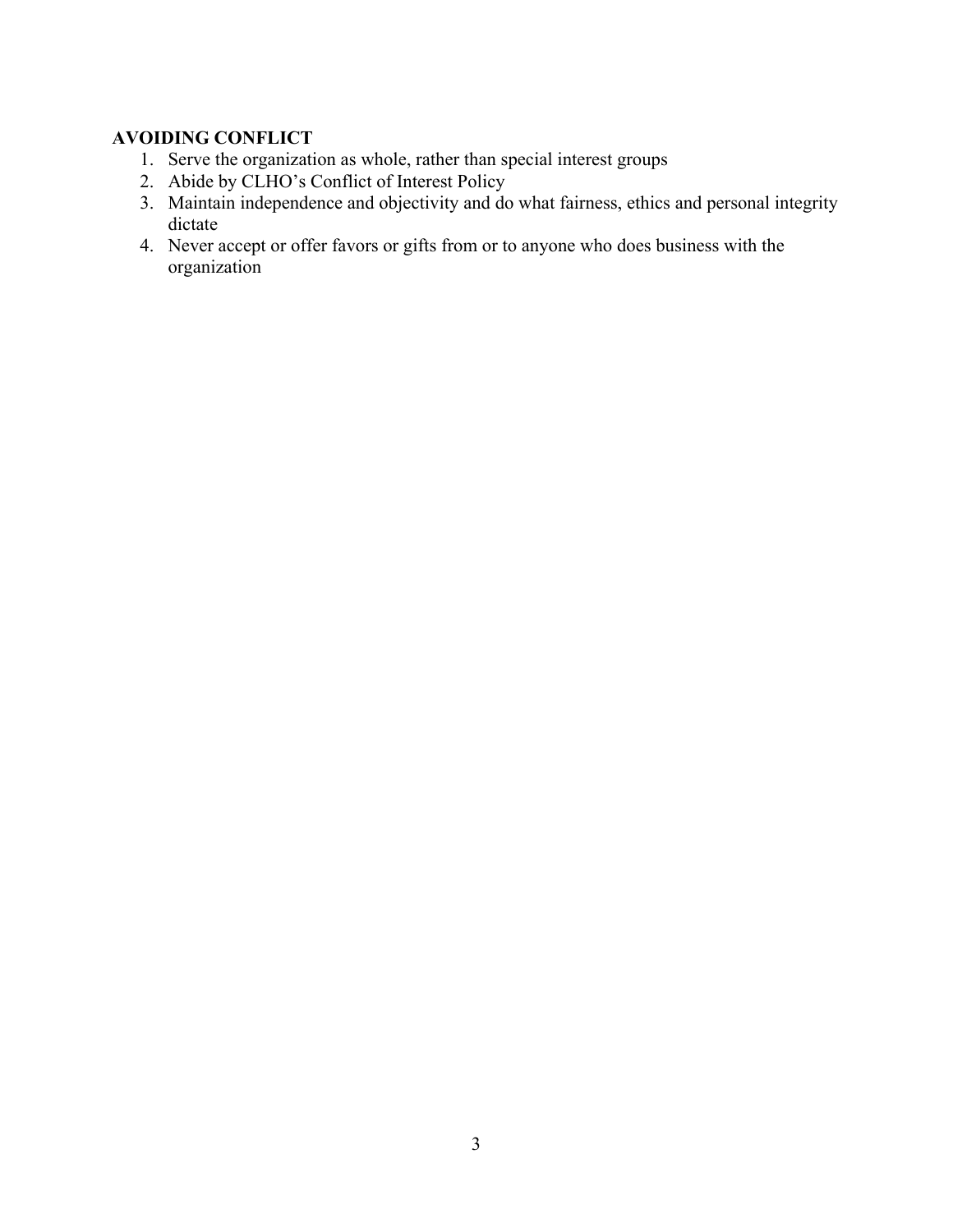# **The Responsibilities and Hallmarks of Non-Profit Boards**

#### **THE BASIC RESPONSIBILITIES OF NON-PROFIT BOARDS**

- 1. Determine the organization's mission and purpose: A statement of mission and purposes should articulate the organization's goals, means, and primary constituents served. It is the Board of Directors' responsibility to create the mission statement and review it periodically for accuracy and validity. Each individual board member should fully understand and support it.
- 2. Select the chief executive: Boards must reach consensus on the chief executive's job description and undertake a careful search process to find the most qualified individual for the position.
- 3. Support the chief executive and assess his/her performance: The Board should ensure that the chief executive has the moral and professional support he or she needs to further the goals of the organization. The chief executive, in partnership with the entire board, should decide upon a periodic evaluation of the chief executive's performance.
- 4. Ensure effective organizational planning: As stewards of an organization, boards must actively participate with the staff in an overall planning process and assist in implementing the plan's goals.
- 5. Ensure adequate human and financial resources: One of the Board's foremost responsibilities is to provide adequate resources for the organization to fulfill its mission. The Board should work in partnership with the chief executive and development staff, if any, to raise funds from the community.
- 6. Manage human and financial resources effectively: The Board, in order to remain accountable to its donors, the public, and to safeguard its tax-exempt status, must assist in developing the annual budget and ensuring that proper financial controls are in place.
- 7. Determine, monitor and strengthen the organization's programs and services: The Board's role in this area is to determine which programs are the most consistent with an organization's mission, and to monitor their effectiveness.
- 8. Enhance the organization's public standing: An organization's primary link to the community, including constituents, the public, and the Media, is the Board. Clearly articulating the organization's mission, accomplishments, and goals to the public, as well as garnering support from important members of the community, are important elements of a comprehensive public relations strategy.
- 9. Ensure legal and ethical integrity and maintain accountability: The Board is ultimately responsible for ensuring adherence to legal standards and ethical norms. Solid personnel policies, grievance procedures, and a clear delegation to the chief executive of hiring and managing employees will help ensure proper decorum in this area. The Board must establish pertinent policies, and adhere to provisions of the organization's bylaws and articles of incorporation.
- 10. Recruit and orient new board members and assess board performance: All Boards have responsibility to articulate and make known their needs in terms of member experience, skills, and many other considerations that define a "balanced" board composition. Boards must also orient new board members to their responsibilities and the organization's history, needs, and challenges. By evaluating its performance in fulfilling its responsibilities, the Board can recognize its achievement and reach consensus on which areas need to be improved.

*(Source: BoardSource, formerly the National Center for Nonprofit Boards)*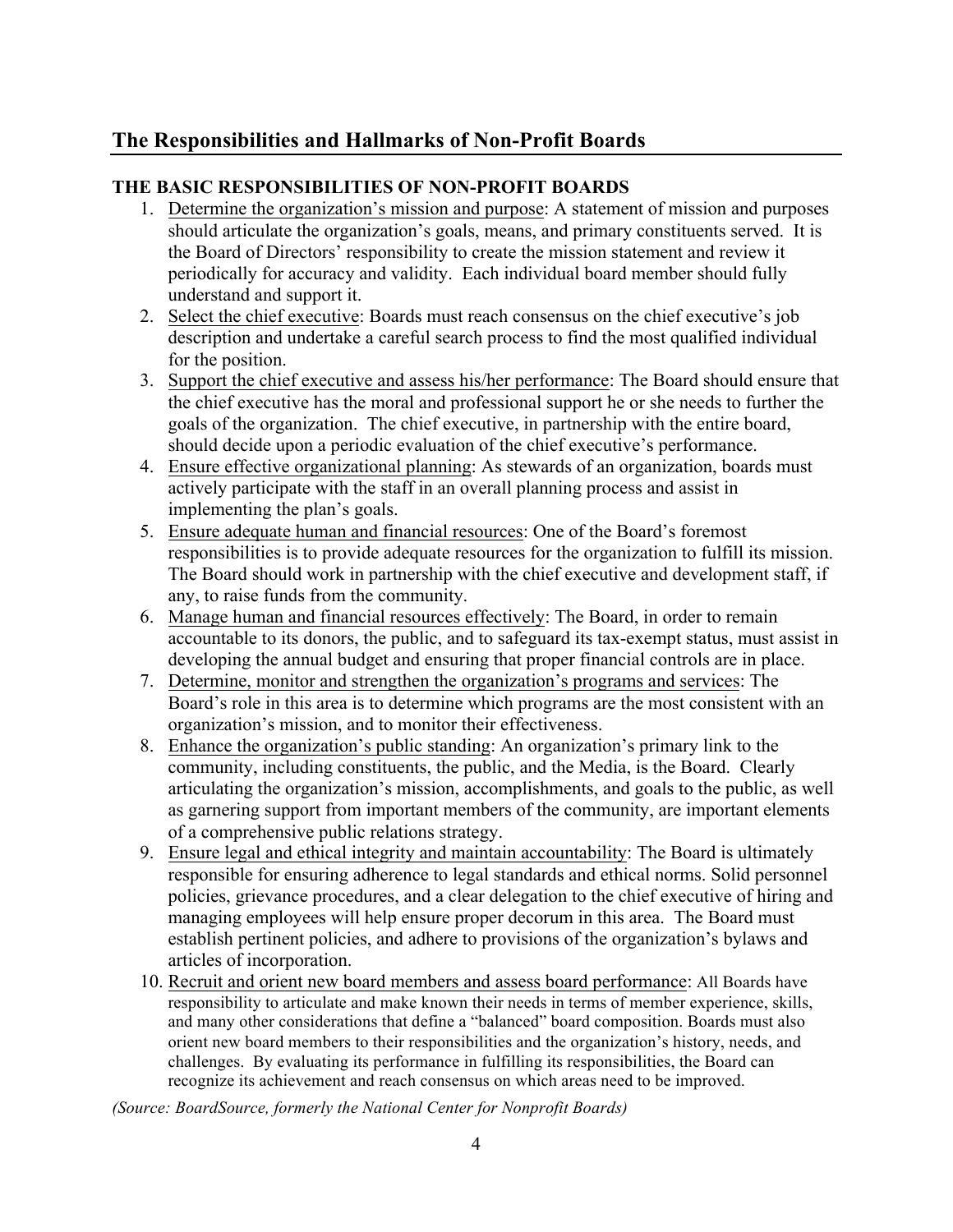#### **HALLMARKS OF AN EFFECTIVE NON-PROFIT BOARD**

- 1. Clarity about roles and responsibilities
- 2. Focuses time and attention on important issues
- 3. Restructures board work to get important things done
- 4. Views board composition as strategic
- 5. Uses evaluation to learn rather than criticize
- 6. Has the confidence to take risks
- 7. Has constructive relationship with staff
- 8. Open and honest communication
- 9. Board works together as effective corporate unit

*(Source: NEMA NEWS, Summer 2001)*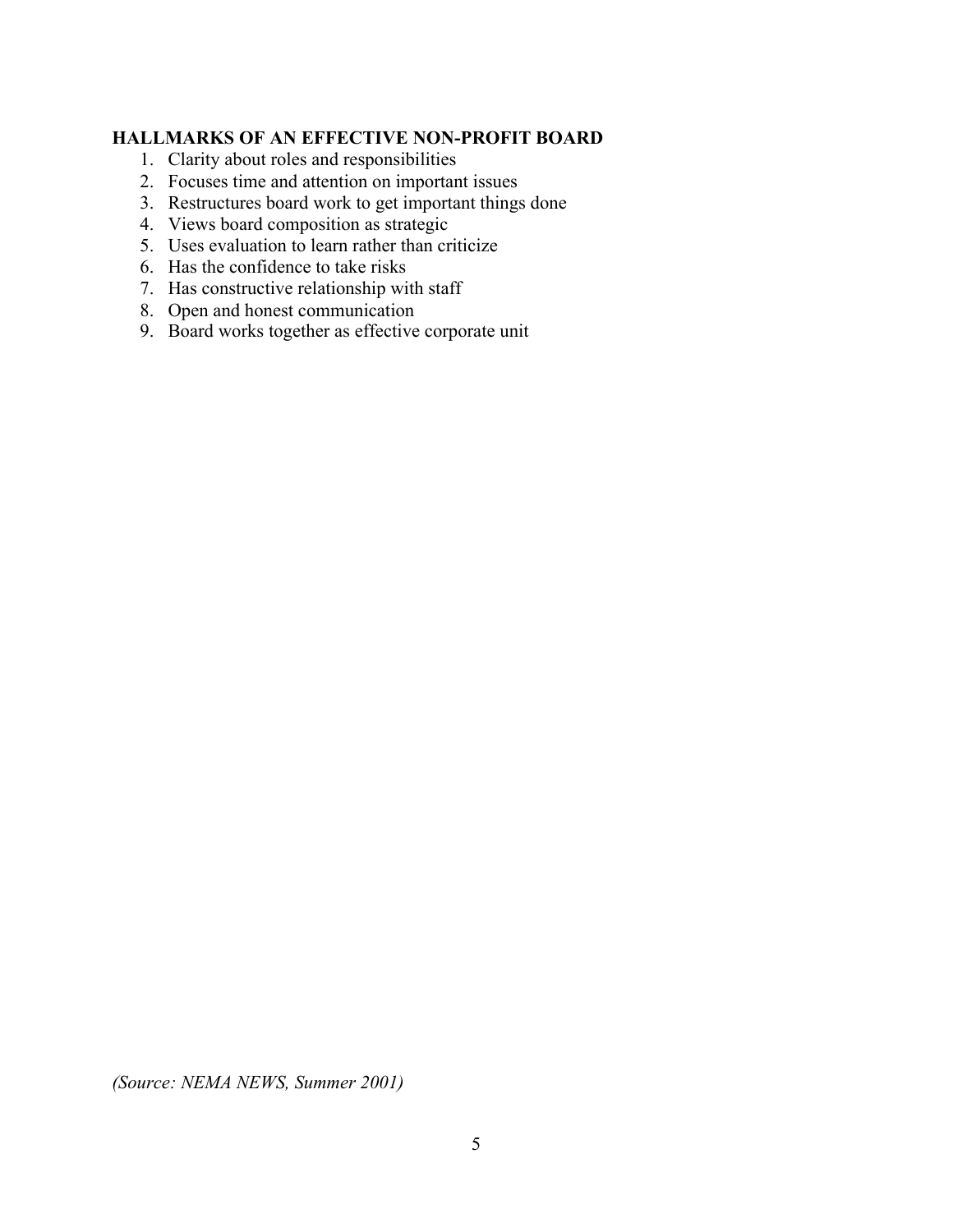## **The Legal Duties of Boards**

The Board governs the life of the organization. As a rule, this means that the Board holds the ultimate power within the organization. Exceptions to the rule occur when the articles of incorporation and/or bylaws assign ultimate responsibility for certain decisions to the organization's membership or, in the case of a subsidiary, to the parent organization.

Whether or not a board is accountable to another body, such as the membership or a parent organization, a board is always *accountable to the public trust*. It is responsible for ensuring that the organization operates within federal, state and local laws. It also has a moral responsibility for safeguarding the nonprofit's mission and resources in such a way as to maintain the public trust. When a board neglects its moral and/or legal obligations, the whole nonprofit sector suffers because the public trust in nonprofits is general is weakened.

According to nonprofit corporation law, a board member must meet certain standards of conduct and attention to his or her responsibilities to the organization. These are referred to as the *Duty of Care, Duty of Loyalty, and the Duty of Obedience.*

#### **DUTY OF CARE**

Board members must exercise due care in all dealings with the organization and its interests. This includes careful oversight of financial matters and reading of minutes, attention to issues that are of concern to the organization and raising questions whenever there is something that seem unclear or questionable.

#### **DUTY OF LOYALTY**

Conflicts of interest, including the *appearance* of conflicts of interest, must be avoided. This includes personal and professional conflicts of interest or conflicts with other organizations with which a board member is connected.

#### **DUTY OF OBEDIENCE**

Obedience to the organization's central purposes must guide all decisions.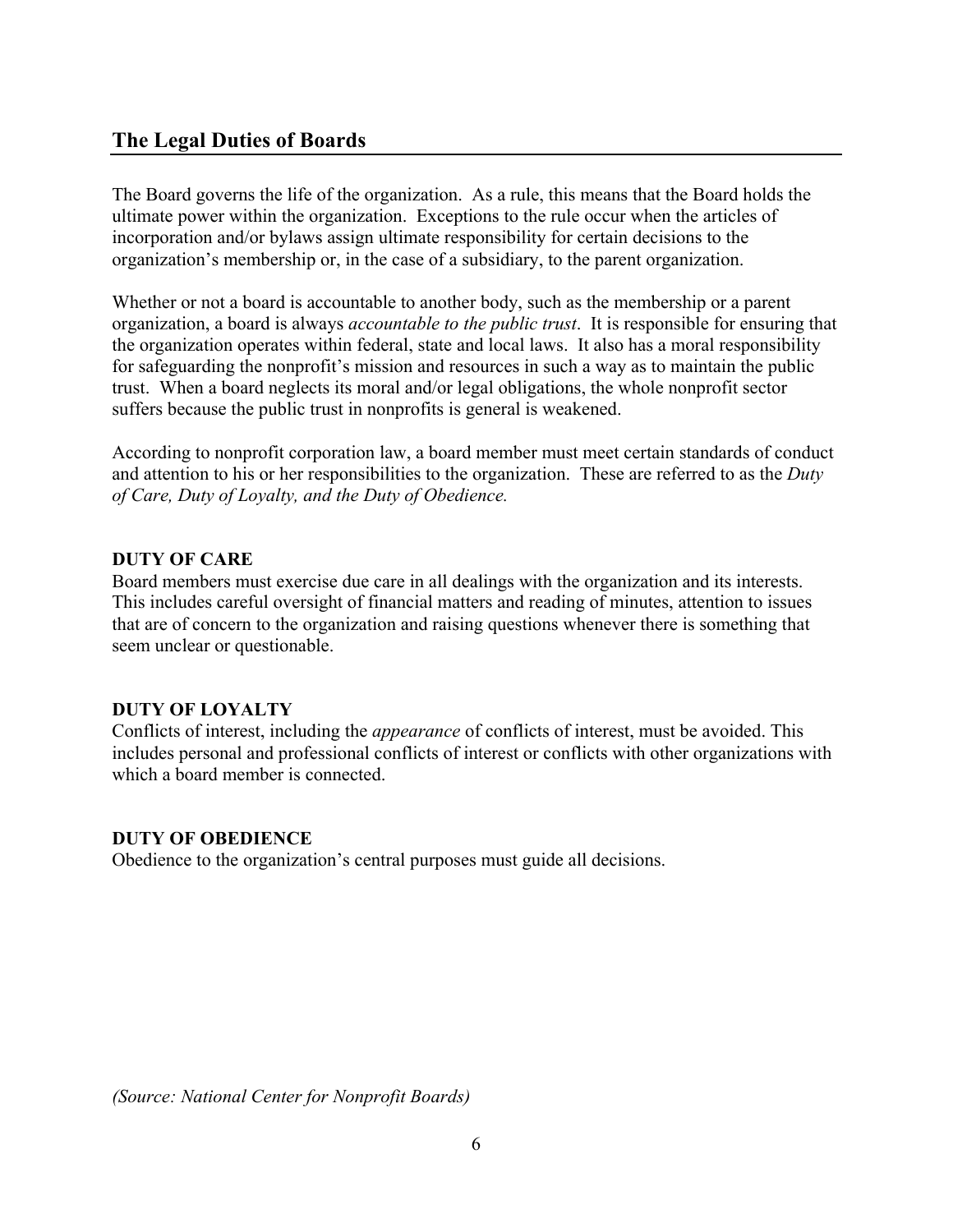# **CLHO Policy on Conflicts of Interest and Confidentiality**

It is in the best interest of Connecticut League of History Organizations to be aware of and properly manage all conflicts of interest and appearances of a conflict of interest. This conflict of interest policy is designed to help directors, officers, employees and volunteers of the Connecticut League of History Organizations identify situations that present potential conflicts of interest and to provide Connecticut League of History Organizations with a procedure to appropriately manage conflicts in accordance with legal requirements and the goals of accountability and transparency in Connecticut League of History Organizations' operations.

- 1. **Conflict of Interest Defined**: In this policy, a person with a conflict of interest is referred to as an "interested person." For purposes of this policy, the following circumstances shall be deemed to create a Conflict of Interest:
	- a. A director, officer, employee, or volunteer, including a board member (or family member of any of the foregoing) is a party to a contract, or involved in a transaction with Connecticut League of History Organizations for goods or services.
	- b. A director, officer, employee or volunteer, (or a family member of any of the foregoing) has a material financial interest in a transaction between Connecticut League of History Organizations and an entity in which the director, officer, employee or volunteer, or a family member of the foregoing, is a director, officer, agent, partner, associate, employee, trustee, personal representative, receiver, guardian, custodian, or other legal representative.
	- c. A director, officer, employee or volunteer, (or a family member of the foregoing) is engaged in some capacity or has a material financial interest in a business or enterprise that competes with Connecticut League of History Organizations.

#### 2. **Definitions**:

- a. A "Conflict of Interest" is any circumstance described in Part 1 of this Policy.
- b. An "Interested Person" is any person serving as an officer, employee or member of the Board of Directors of Connecticut League of History Organizations or a major donor to Connecticut League of History Organizations or anyone else who is in a position of control over Connecticut League of History Organizations who has a personal interest that is in conflict with the interests of Connecticut League of History Organizations.
- c. A "Family Member" is a spouse, parent, child or spouse of a child, brother, sister, or spouse of a brother or sister, of an interested person.
- d. A "Material Financial Interest" in an entity is a financial interest of any kind, which, in view of all the circumstances, is substantial enough that it would, or reasonably could, affect an Interested Person's or Family Member's judgment with respect to transactions to which the entity is a party.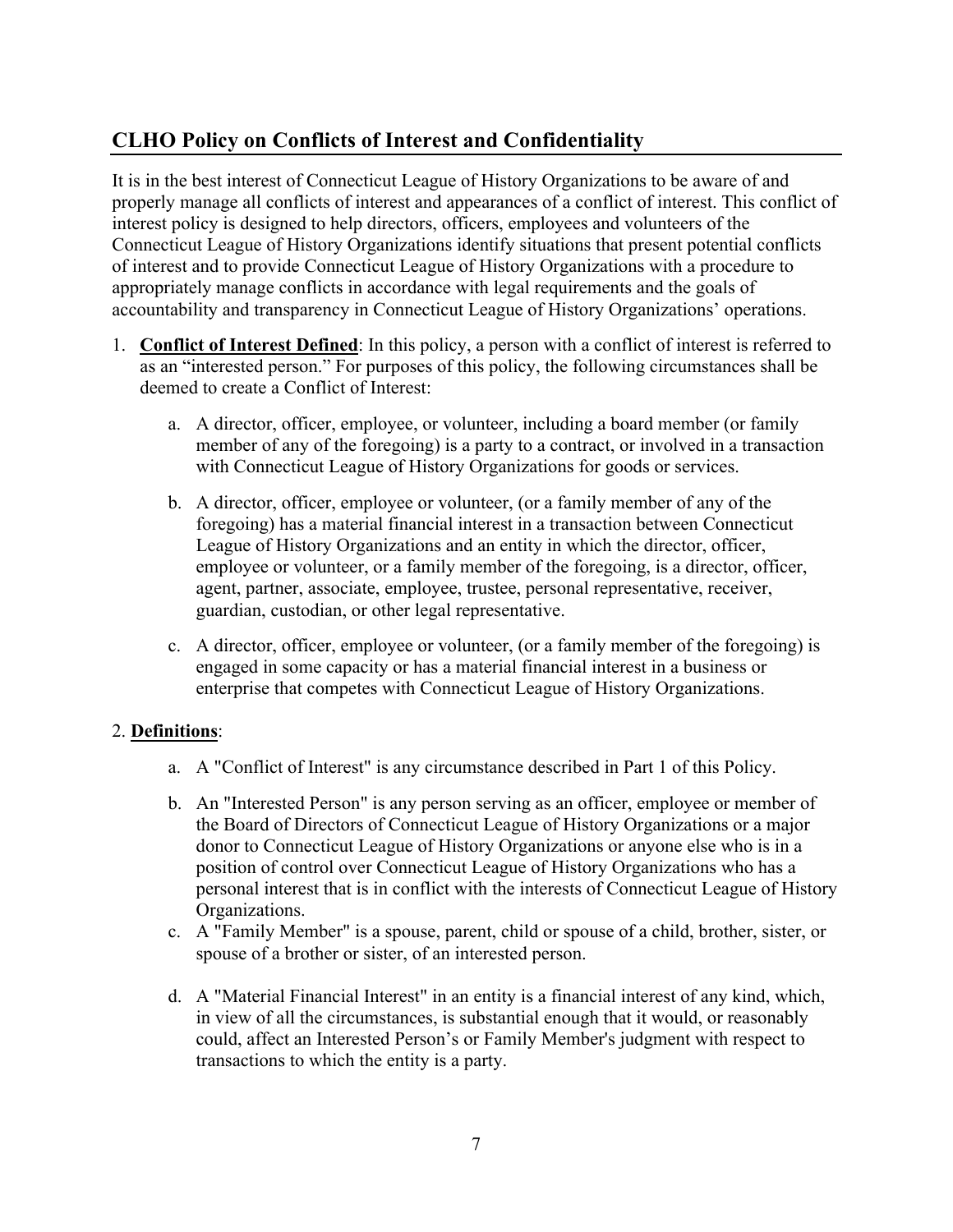e. A "Contract or Transaction" is any agreement or relationship involving the sale or purchase of goods or services, the providing or receipt of a loan or grant, the establishment of any other type of financial relationship, or the exercise of control over another organization. The making of a gift to Connecticut League of History Organizations is not a Contract or Transaction.

#### 3. **Procedures**:

- a. Prior to board or committee action on a Contract or Transaction involving a Conflict of Interest, a director or committee member having a Conflict of Interest and who is in attendance at the meeting shall disclose all facts material to the Conflict of Interest. Such disclosure shall be reflected in the minutes of the meeting. If board members are aware that staff or other volunteers have a conflict of interest, relevant facts should be disclosed by the board member or by the interested person him/herself if invited to the board meeting as a guest for purposes of disclosure.
- b. A director or committee member who plans not to attend a meeting at which he or she has reason to believe that the board or committee will act on a matter in which the person has a Conflict of Interest shall disclose to the chair of the meeting all facts material to the Conflict of Interest. The chair shall report the disclosure at the meeting and the disclosure shall be reflected in the minutes of the meeting.
- c. A person who has a Conflict of Interest shall not participate in or be permitted to hear the board's or committee's discussion of the matter except to disclose material facts and to respond to questions. Such person shall not attempt to exert his or her personal influence with respect to the matter, either at or outside the meeting.
- d. A person who has a Conflict of Interest with respect to a Contract or Transaction that will be voted on at a meeting shall not be counted in determining the presence of a quorum for purposes of the vote. The person having a conflict of interest may not vote on the Contract or Transaction and shall not be present in the meeting room when the vote is taken, unless the vote is by secret ballot. Such person's ineligibility to vote shall be reflected in the minutes of the meeting. For purposes of this paragraph, a member of the Board of Directors of Connecticut League of History Organizations has a Conflict of Interest when he or she stands for election as an officer or for re-election as a member of the Board of Directors.
- e. Interested Persons who are not members of the Board of Directors of Connecticut League of History Organizations, or who have a Conflict of Interest with respect to a Contract or Transaction that is not the subject of Board or committee action, shall disclose to their supervisor, or the Chair or the Chair's designee any Conflict of Interest that such Interested Person has with respect to a Contract or Transaction. Such disclosure shall be made as soon as the Conflict of Interest is known to the Interested Person. The Interested Person shall refrain from any action that may affect Connecticut League of History Organizations' participation in such Contract or Transaction. In the event it is not entirely clear that a Conflict of Interest exists, the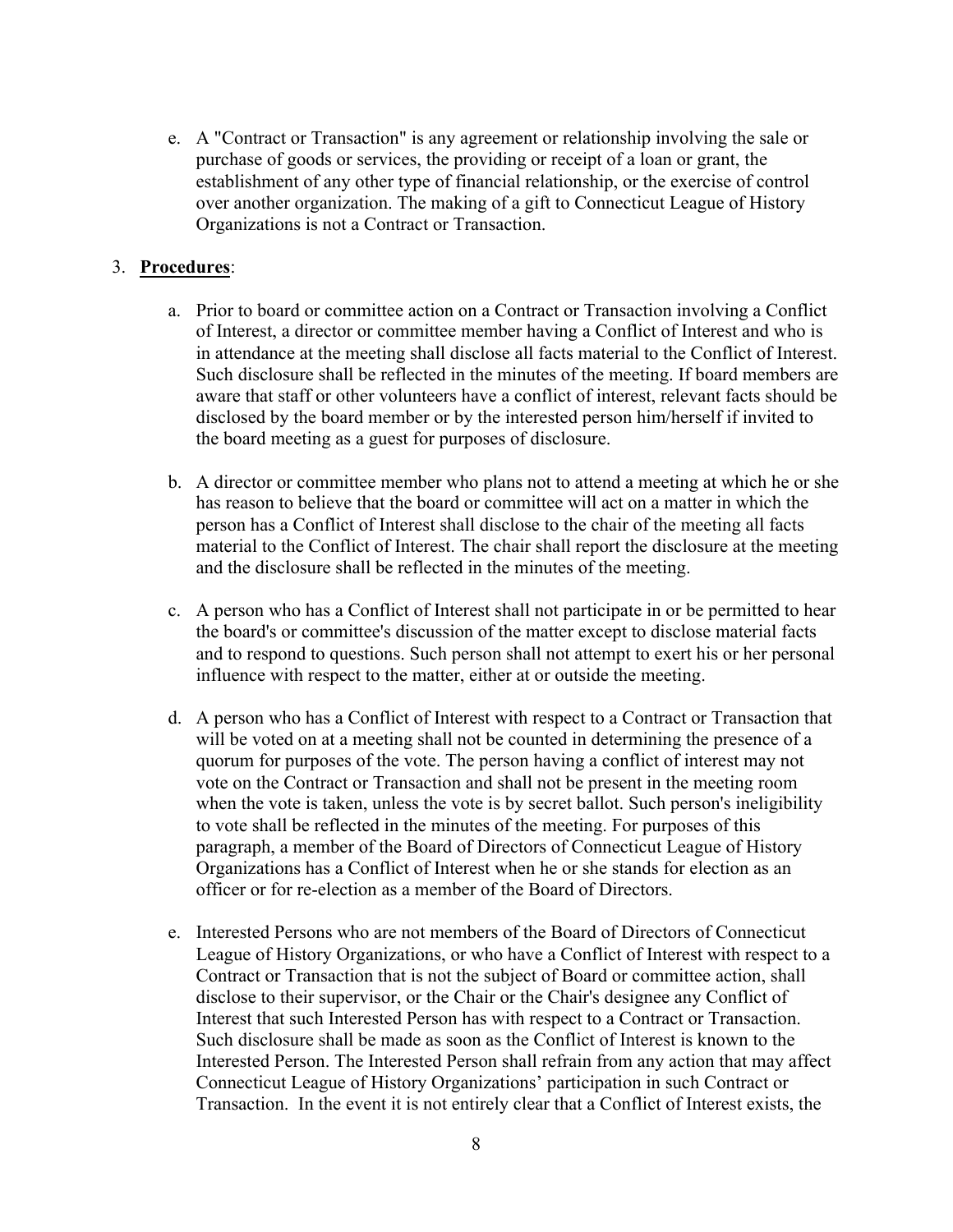individual with the potential conflict shall disclose the circumstances to his or her superviser or the Chair or the Chair's designee, who shall determine whether full board discussion is warranted or whether there exists a Conflict of Interest that is subject to this policy.

#### 4. **Confidentiality**:

- a. Respecting and honoring Board confidentiality as the cornerstone of trust and confidence as well as an ethical obligation. Each director, officer, employee, and volunteer must at all times respect the confidentiality of any names and/or circumstances that might identify individuals or matters being discussed and acted upon by the Board of Connecticut League of History Organizations. Similarly, all matters dealt with by the Board during executive sessions and matters related to personnel and/or budgeting must be held in strictest confidence. Confidentiality means each director, officer, employee, and volunteer may not relate such matters to anyone outside of The Board. The duty of confidentiality continues indefinitely after a Board member has left the Board.
- b. Each director, officer, employee and volunteer shall exercise care not to disclose confidential information acquired in connection with disclosures of conflicts of interest or potential conflicts, which might be adverse to the interests of Connecticut League of History Organizations. Furthermore, directors, officers, employees, and volunteers shall not disclose or use information relating to the business of Connecticut League of History Organizations for their personal profit or advantage or the personal profit or advantage of their Family Member(s).

## 5. **Gifts, Gratuities and Entertainment**:

a. Accepting gifts, entertainment, or other favors from individuals or entities can also result in a conflict or duality of interest when the party providing the gift/entertainment/favor does so under circumstances where it might be inferred that such action was intended to influence or possibly would influence the interested person in the performance of his or her duties. This does not preclude the acceptance of items of nominal or insignificant value or entertainment of nominal or insignificant value which are not related to any particular transaction or activity of Connecticut League of History Organizations.

#### 6. **Review of Policy**:

- a. Each director, officer, employee, and volunteer shall be provided with and asked to review a copy of this Policy and to acknowledge in writing that he or she has done so.
- b. Annually each director, officer, employee, and volunteer shall complete a disclosure form identifying any relationships, positions or circumstances in which s/he is involved that he or she believes could contribute to a Conflict of Interest. Such relationships, positions, or circumstances might include service as a director of or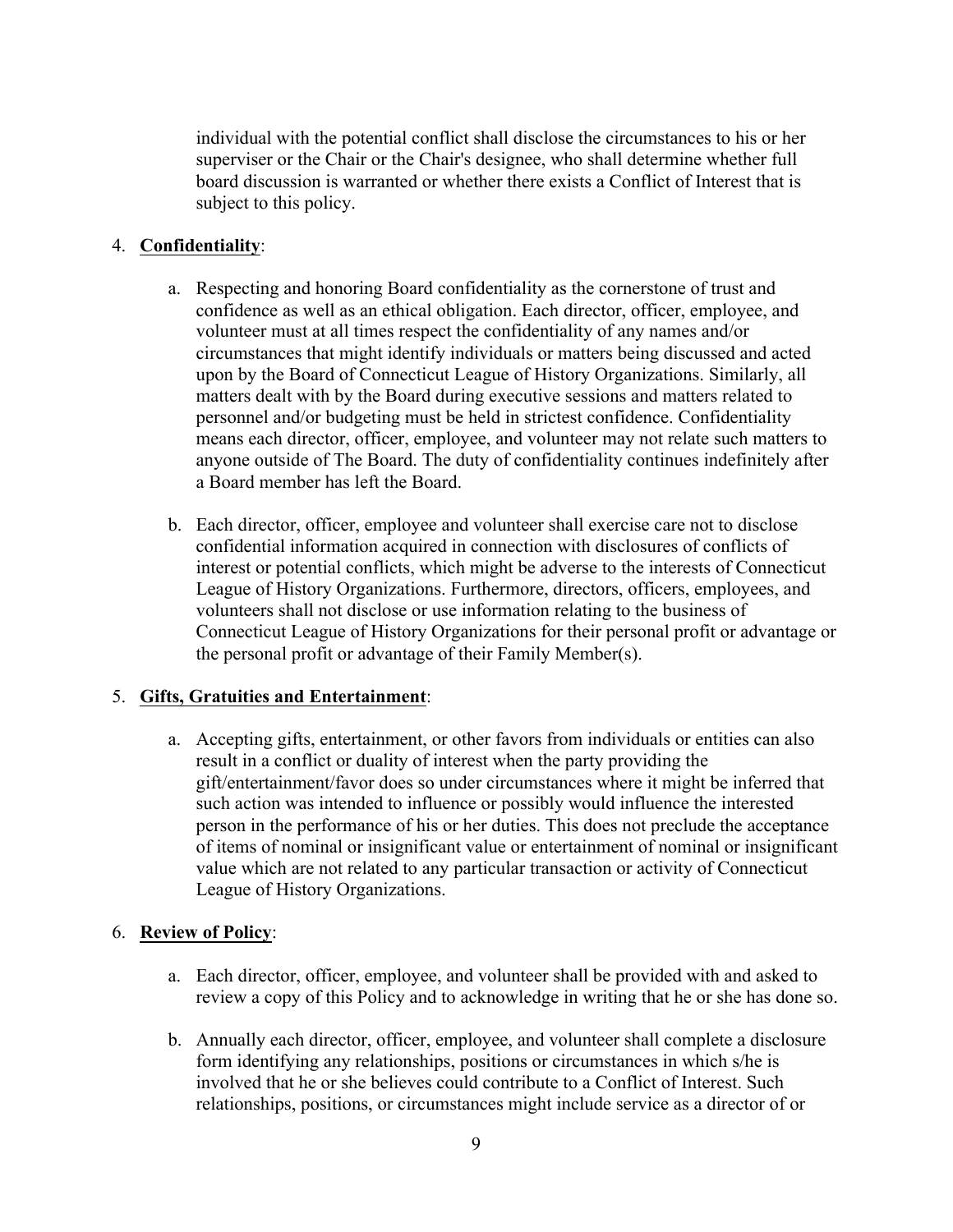consultant to another nonprofit organization, or ownership of a business that might provide goods or services to Connecticut League of History Organizations. Any such information regarding the business interests of a director, officer, employee or volunteer, or a Family Member thereof, shall be treated as confidential and shall generally be made available only to the Chair, the Executive Director, and any committee appointed to address Conflicts of Interest, except to the extent additional disclosure is necessary in connection with the implementation of this Policy.

c. This policy shall be reviewed annually by each member of the Board of Directors. Any changes to the policy shall be communicated to all staff and volunteers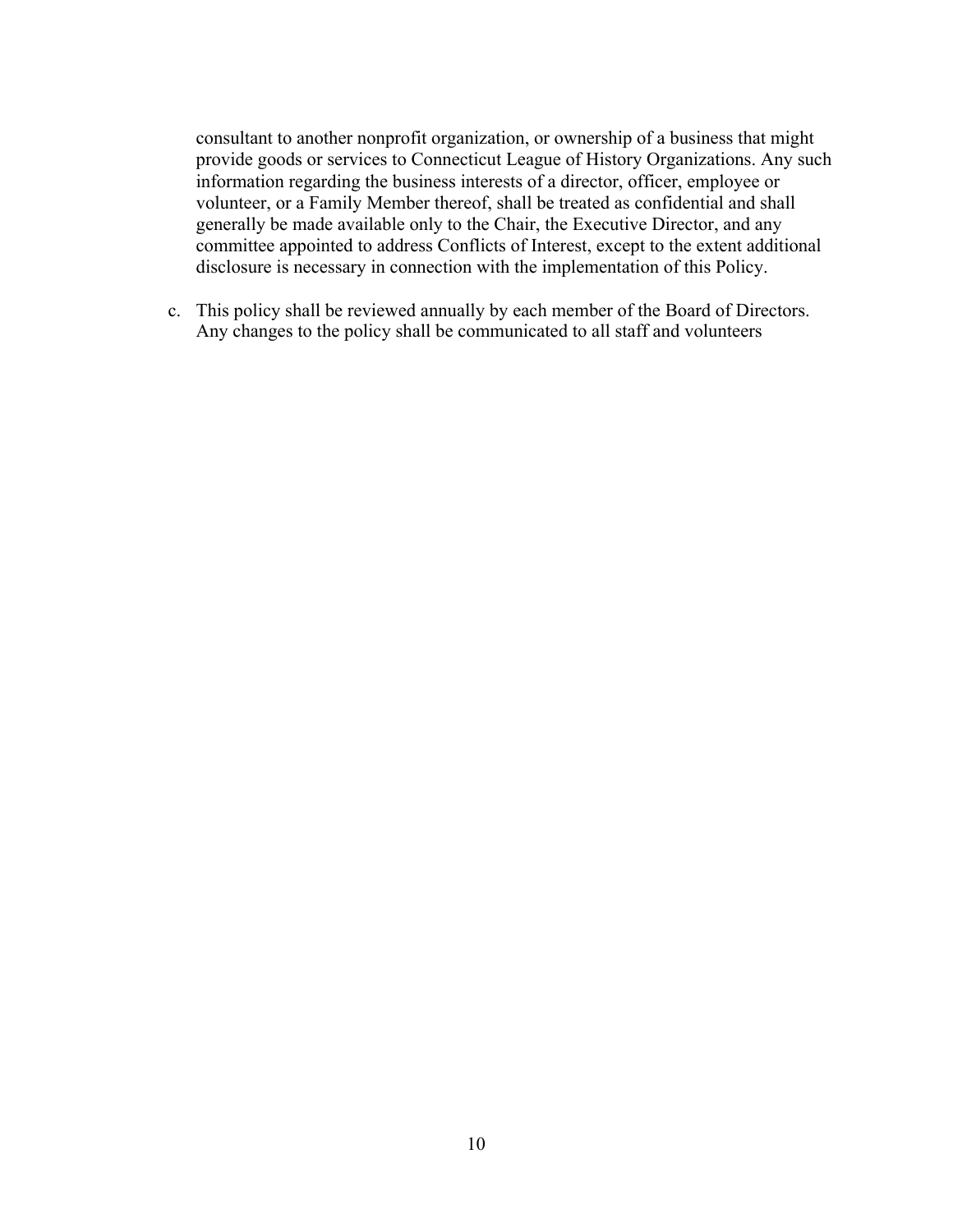# **CLHO Public Affairs and Media Policy**

Successful public relations for our organization involves frequent contact with media people from magazines, newspapers, radio, and TV. If well handled, those contacts help us get the kind of publicity we seek; if not well handled, those contacts can hurt us. Persons connected with our organization who deal with the media should therefore have full knowledge of the facts; understand the point of view and needs of the media person, which probably will not be the same as our own and may occasionally be hostile; and recognize that a courteous but cautious arm's length approach may often be the most appropriate.

All of this suggests the desirability of limiting media contact on behalf of the Connecticut League of History Organizations (CLHO) to a few key people, and of establishing guidelines for anyone connected with our organization to follow. That is the purpose of this Public Affairs and Media Policy.

## **Policy:**

- 1 This policy applies to anyone connected with CLHO whether staff, board member, or volunteer.
- 2 The Executive Director and President are the only persons authorized to contact the media or respond to media contacts on behalf of CLHO.
- 3 Each of these authorized persons may delegate this authority to another person or persons connected with the organization, when necessary or appropriate for a particular occasion or need. He or she should inform the other authorized persons as soon as possible of such delegation.

## **Guidelines:**

The guidelines appearing below, presented for convenience as a series of Do's and Don'ts, relate to all media contacts by anyone connected with the organization. *But these guidelines cannot cover every situation which might arise.* If you find you must act on behalf of the organization in a situation where you do not have the time or are unable to contact an authorized person, please use your best judgment in dealing with media people, within the framework of this Media Policy.

• Do obtain consent from an authorized person from a host site at a CLHO event before allowing a media person to enter the premises.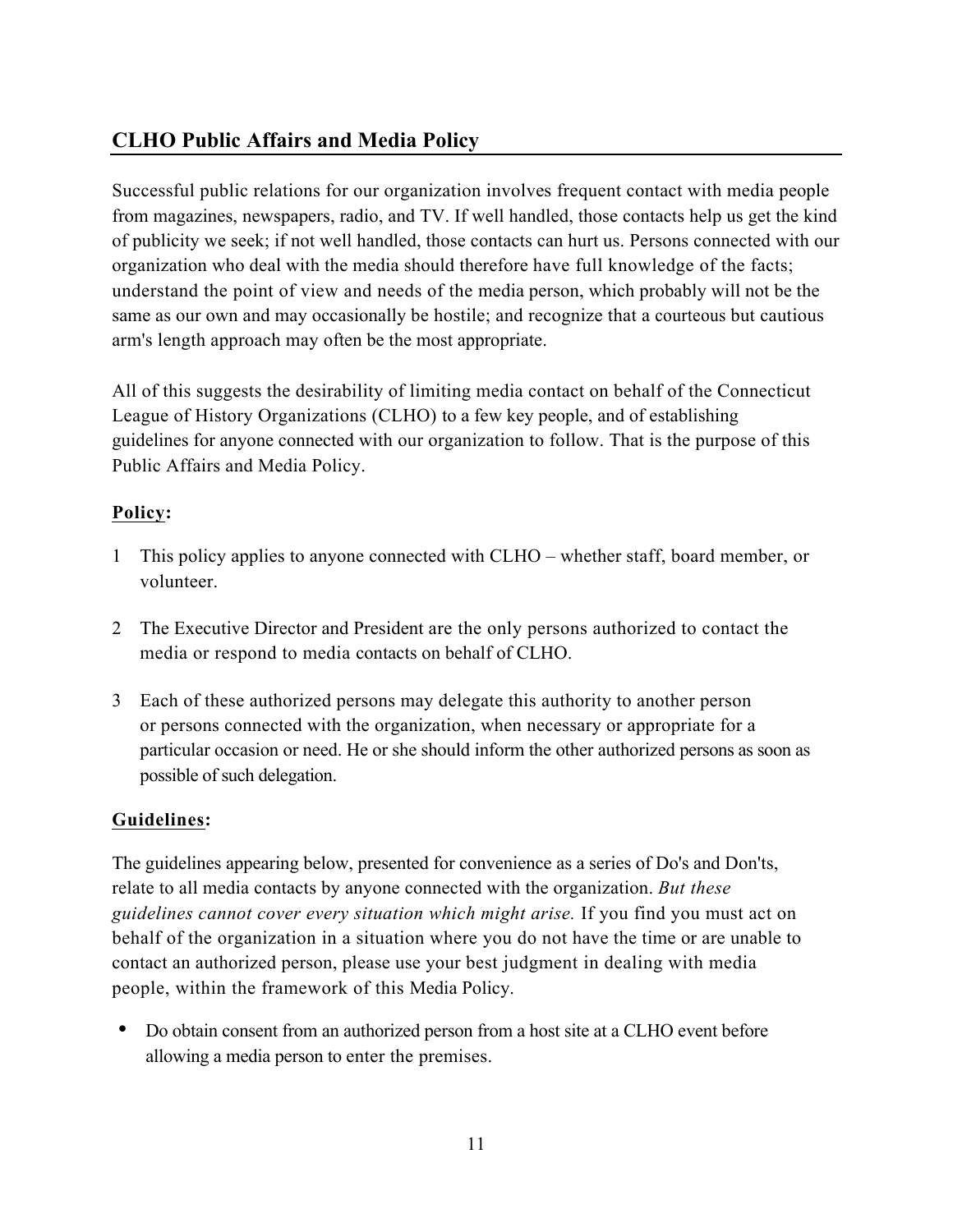- Do conduct all conversations with media people "on-the-record." Do not assume media will keep information "off-the-record" and confidential.
- Do avoid casual or "off-the record" statements; these sometimes cause problems later.
- Do be courteous and friendly, but cautious, in your statements to the media; within those limits, be as open and forthcoming as circumstances permit.
- Do make sure that your appearance is as authentic as possible when being photographed or videotaped in period dress; i.e. remove inaccurate glasses, jewelry, shoes, and other accessories and check clothing to make sure it is properly arranged. Also be aware of your surroundings to ensure that they are neat, authentic, and suitable to the purpose of the image.
- Do avoid covering up or the appearance of covering up, in a problem situation.
- Do your best to provide the media with the resources they need to do their job.
- Do pay for your own meal, if meetings with media people are conducted over a meal.
- Do provide all media outlets with the same information at the same time, if there is important hard news of interest to several media sources.
- Do not offer gifts or favors to the media. (Free admission to a CLHO event is, however, appropriate for media in a working capacity.)
- Do not lend any CLHO property to the media.
- Do not provide the \$ value of CLHO assets, or financial information that is not public knowledge, as in an Annual Report.
- Do not allow the media to interview a minor (under 18) without parental consent.
- Do not allow yourself to be pushed into providing an immediate answer; allow yourself time to think the question through. Feel free to say you don't know the answer to a media question but you'll find out.
- Do not discuss possible responsibility or liability of CLHO, in a particular situation.

**If there is a crisis or emergency,** do notify an authorized person as soon as possible. That person should start the process, if appropriate, of notifying each board member.